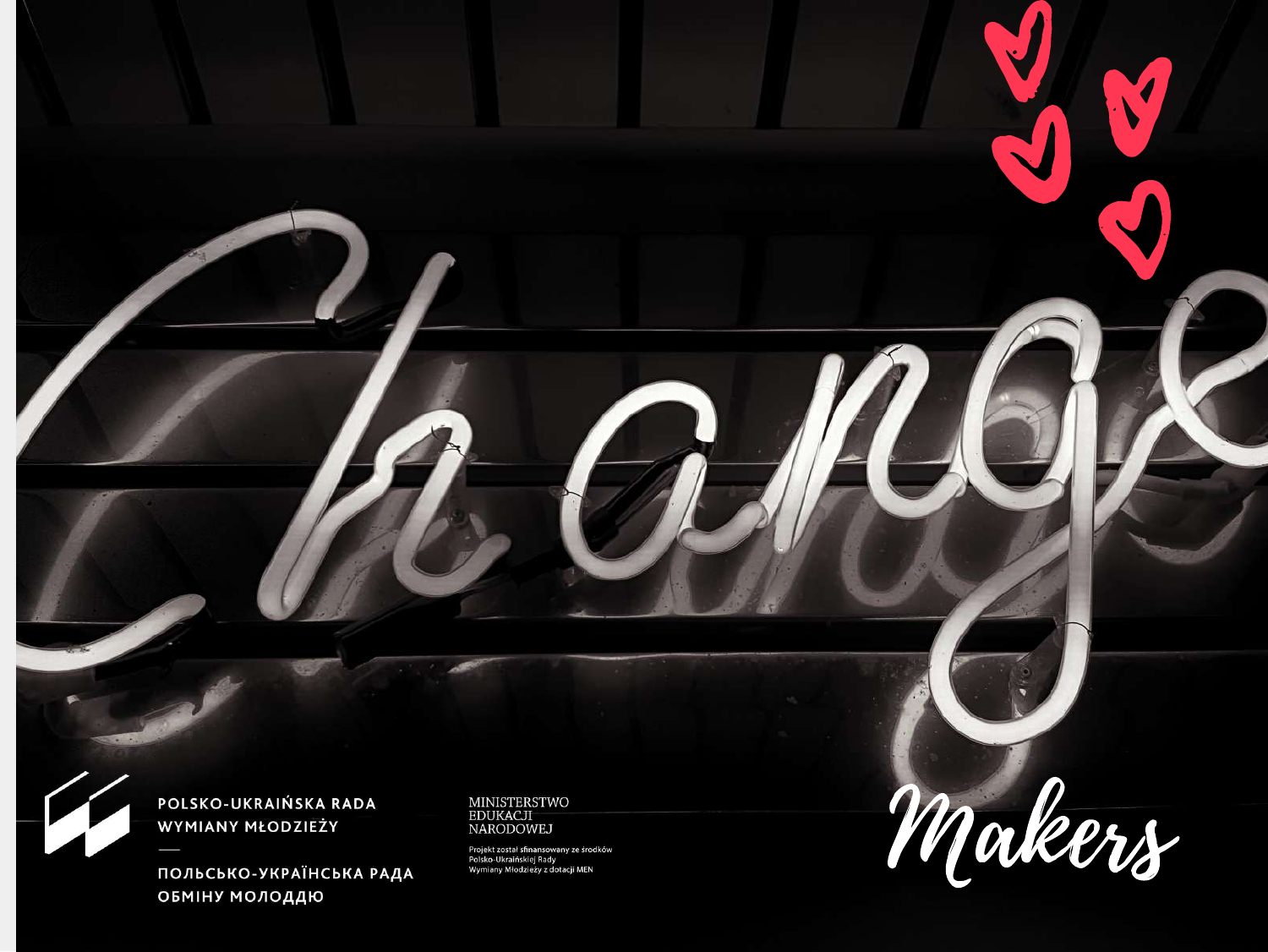**The "CHANGE MAKERS" project is a response to our needs, young people. Together with our peers from around Kiev, we noticed a huge problem as a result of lack of tolerance, xenophobic attitudes, or racism affecting the citizens of both countries, both from outside and among us.**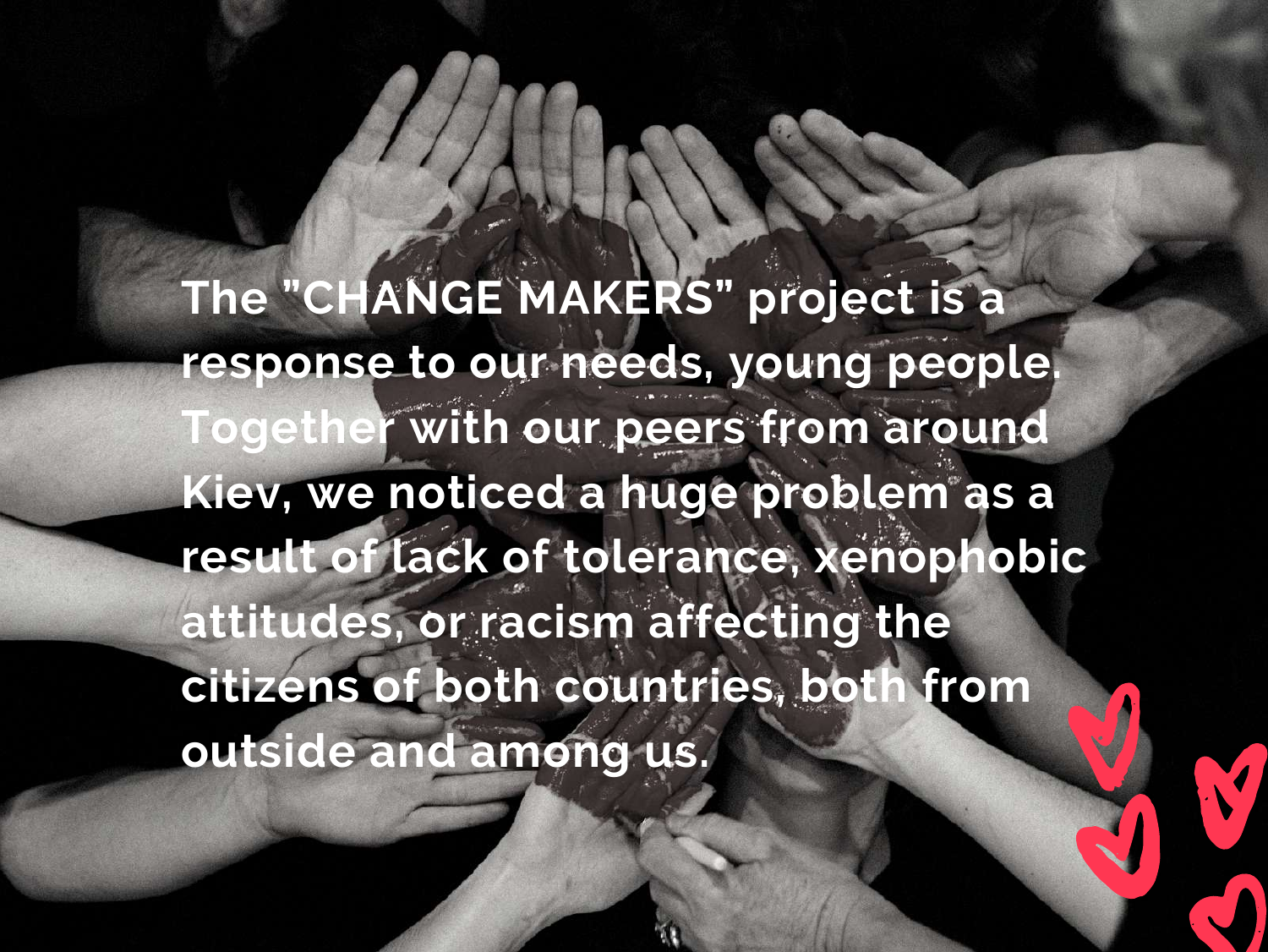Youth exchange is to provide an open field for discussion and work on overcoming negative stereotypes and to strengthen intercultural dialogue and understanding among our peers. 28 people will participate in the project (24 representatives of youth and 4 leaders).

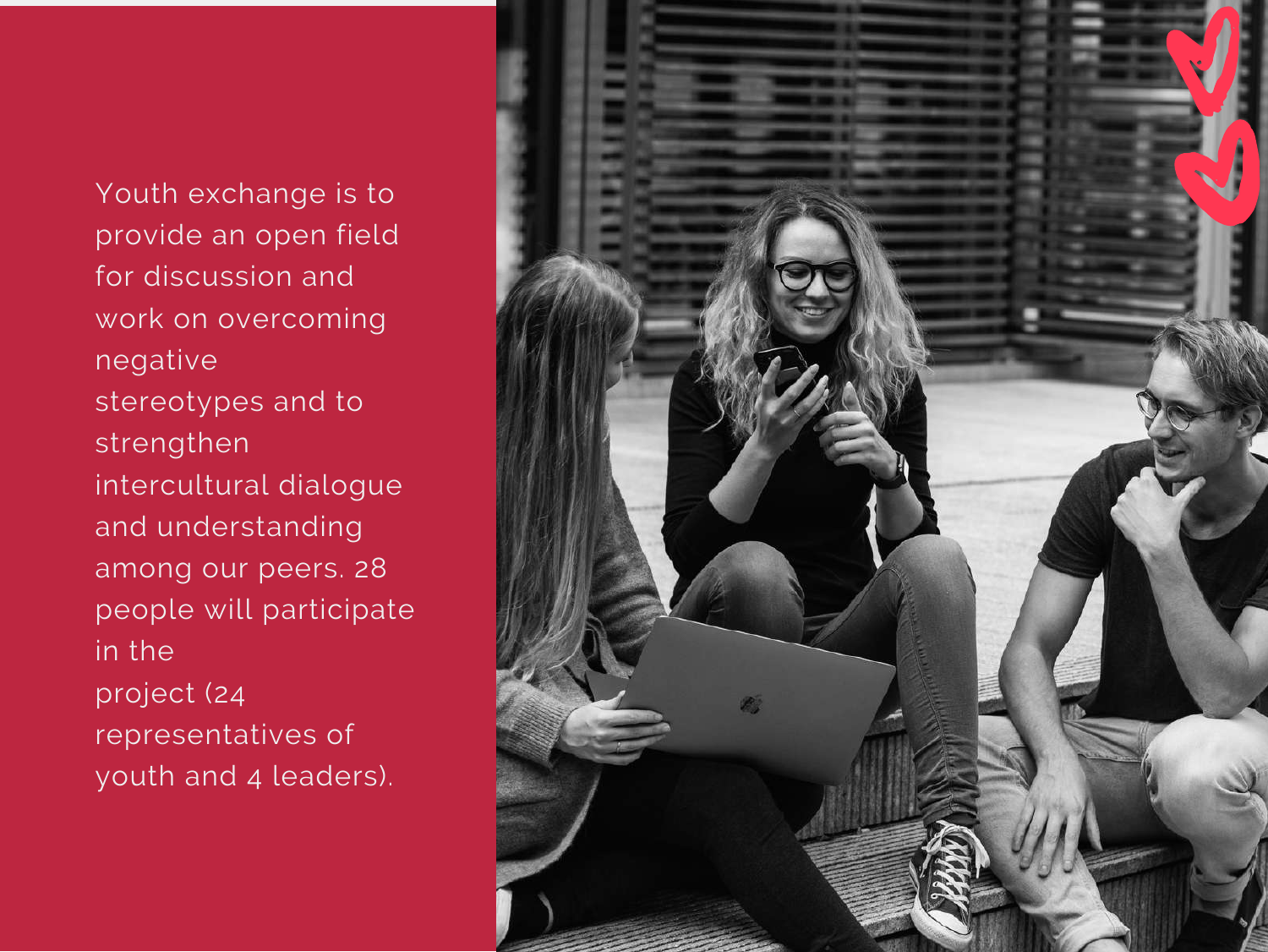

## **OBJECTIVES**

- **- raising the level of knowledge in the field of non-formal education**
- **- raising awareness of the subject matter**
- **- creating an environment conducive to our work and cooperation**
- **- supporting intercultural dialogue**
- **- creating a comic book**

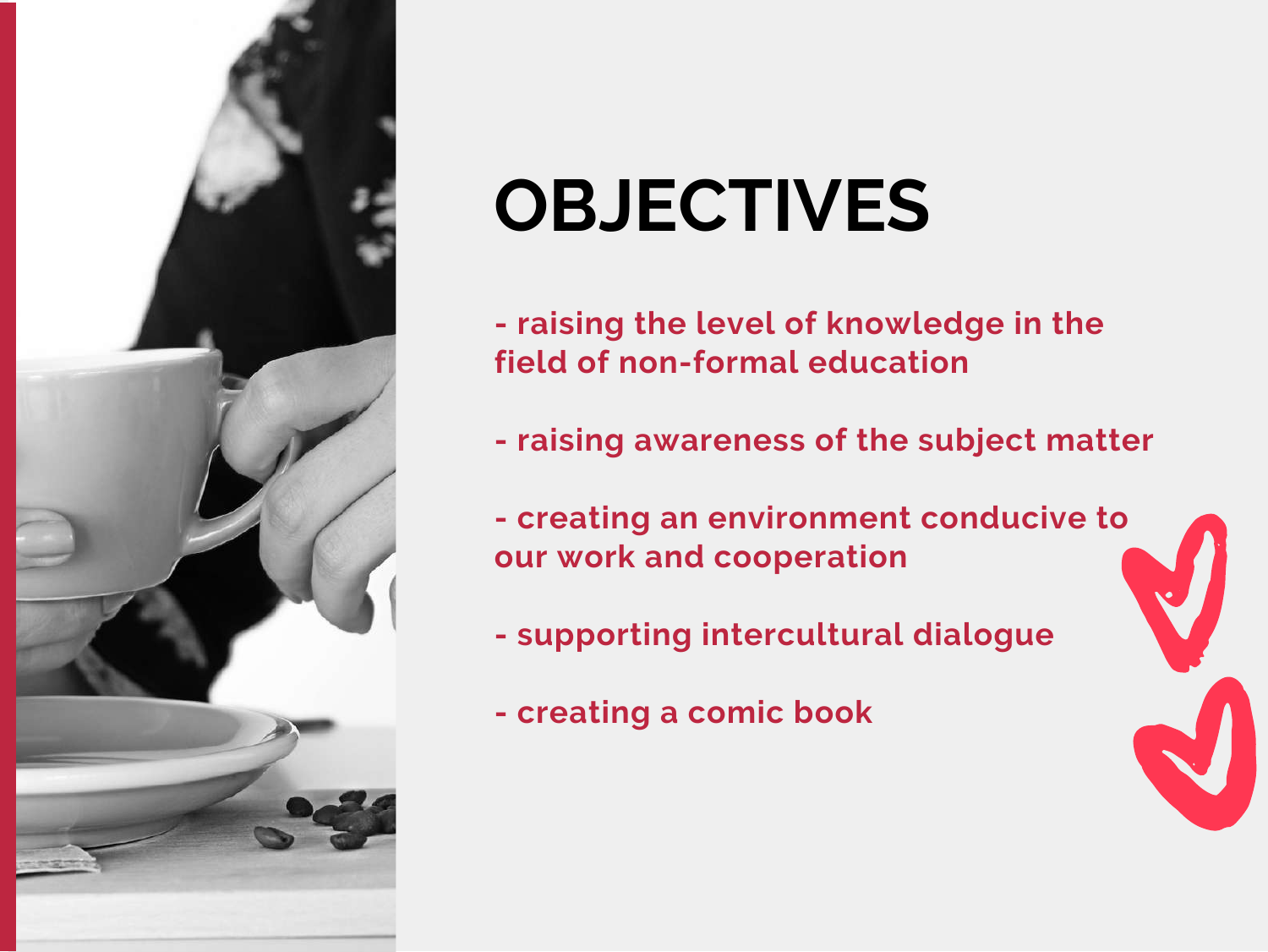#### **METHODS**

presentations, brainstorming, discussions work in international groups, film screenings, thematic sessions, creative and artistic activities, promotional and information campaign, reflections and evaluations, national evenings, regional evening, energizers, integration games / team building

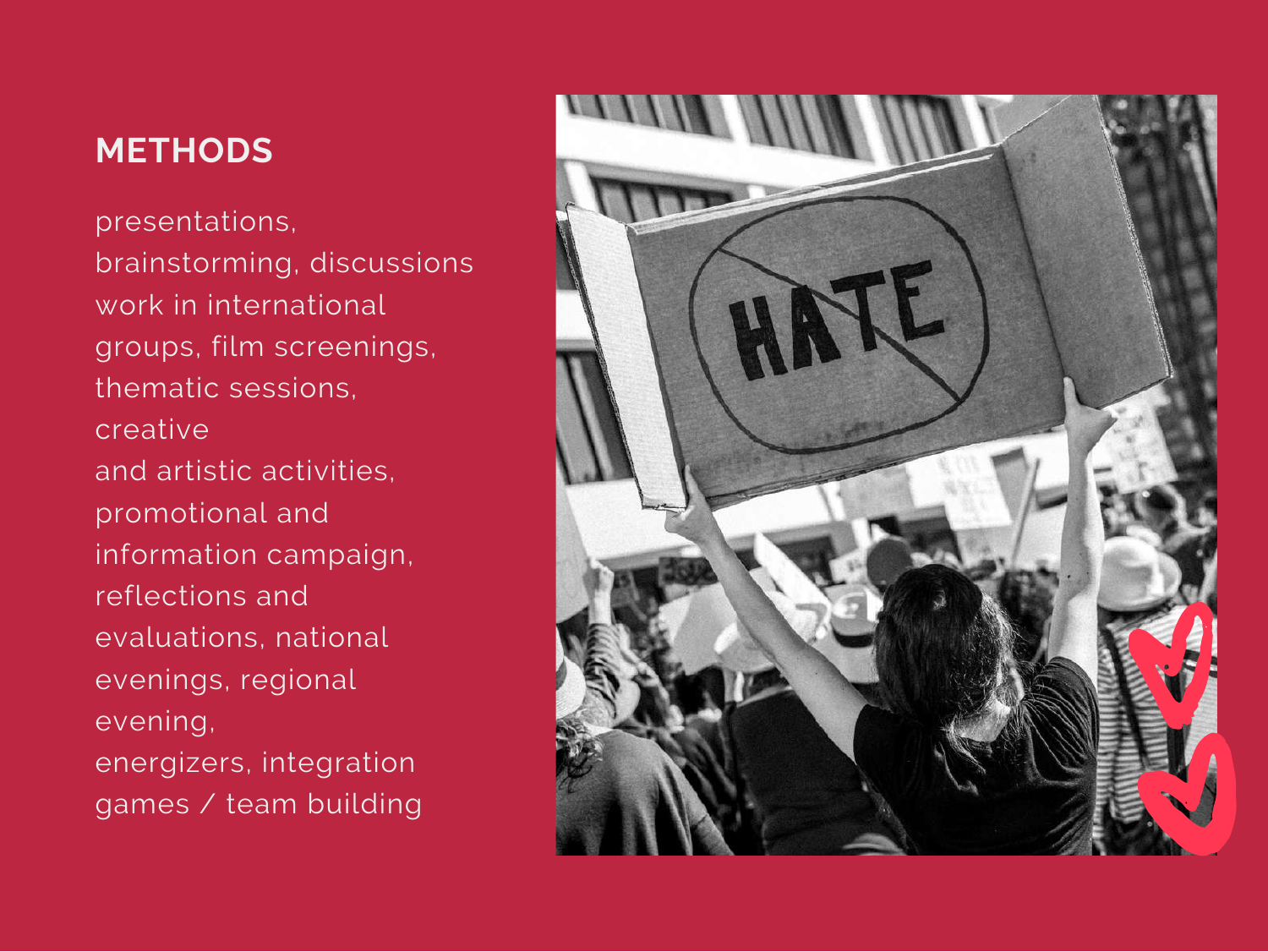### **DEFINING BULLYING**

#### WHAT IT IS & WHAT IT'S NOT

Bullying is the use of force, coercion, or threat, to abuse, aggressively dominate or intimidate. The behavior is often repeated and habitual. One essential prerequisite is the perception (by the bully or by others) of an imbalance of physical or social power. This imbalance distinguishes bullying from conflict.

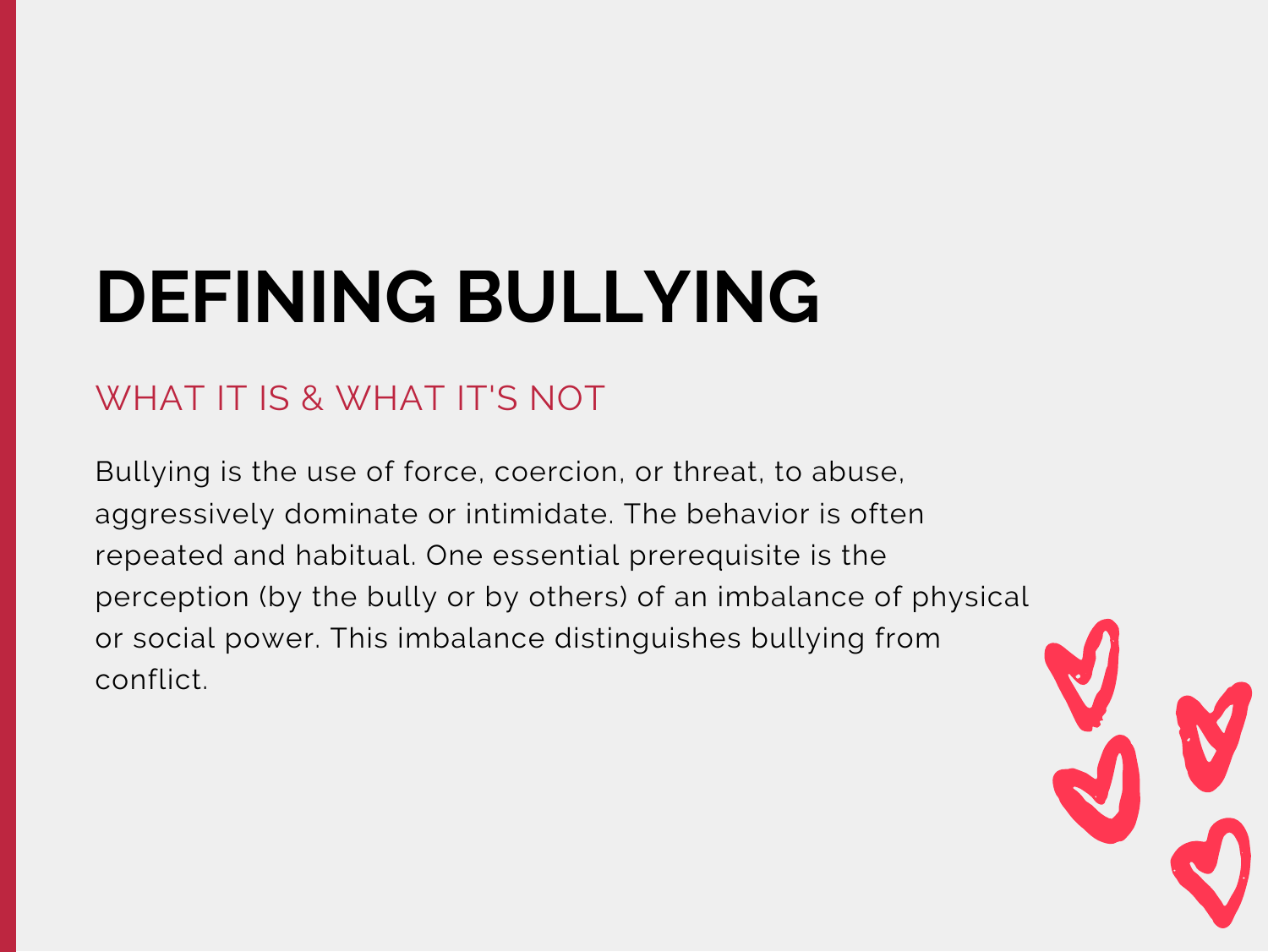

## **CYCLE OF BULLYING**

#### BREAKING DOWN THE PROCESS

Bully starts action.

Bully's followers and supporters participate.

Disengaged onlookers do not intervene.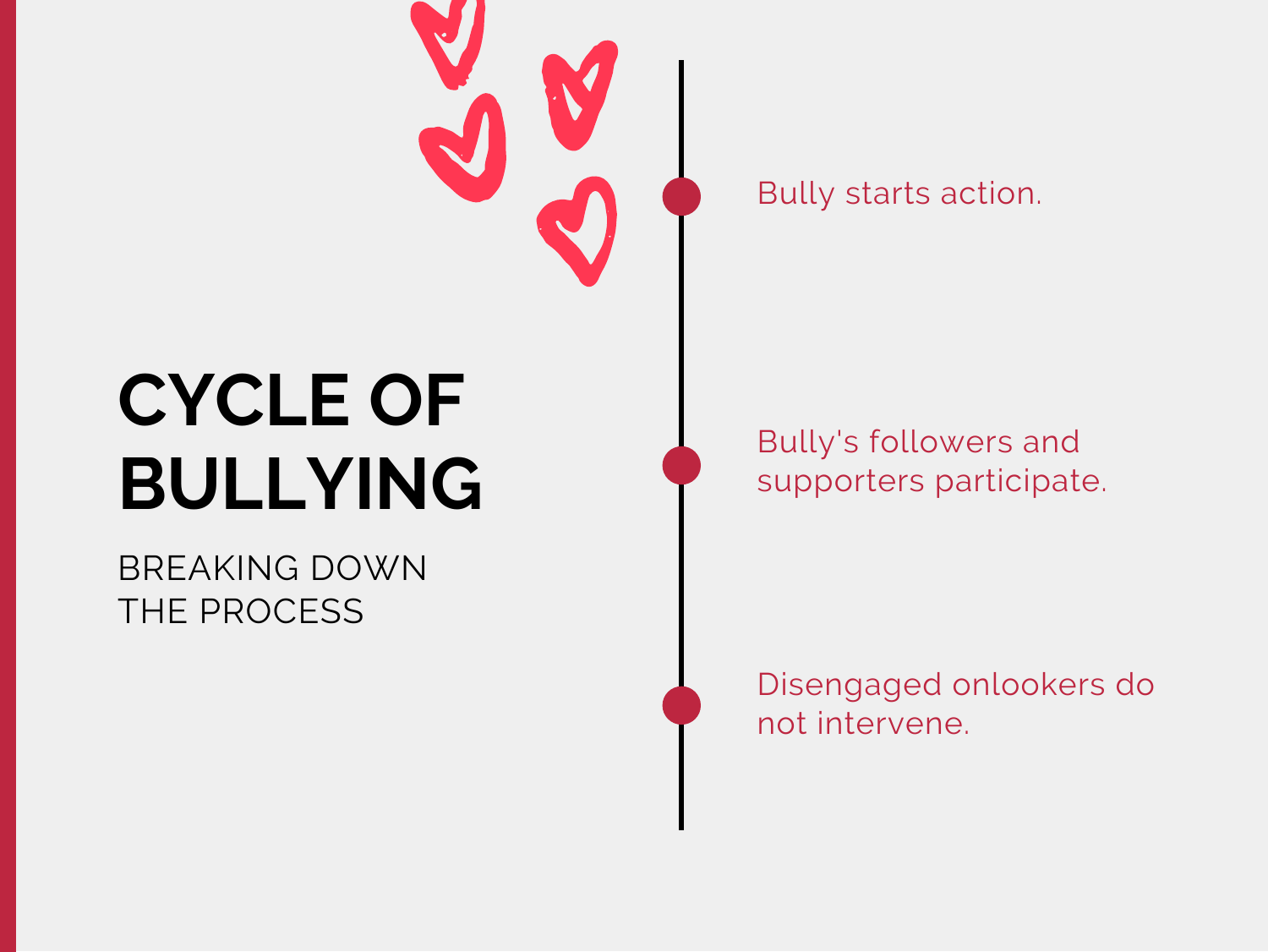

### **REFLECTING ON YOUR BEHAVIOR**

**Think of a time you were in a situation that involved bullying.**

**What did you do then?**

**What would you have done differently?**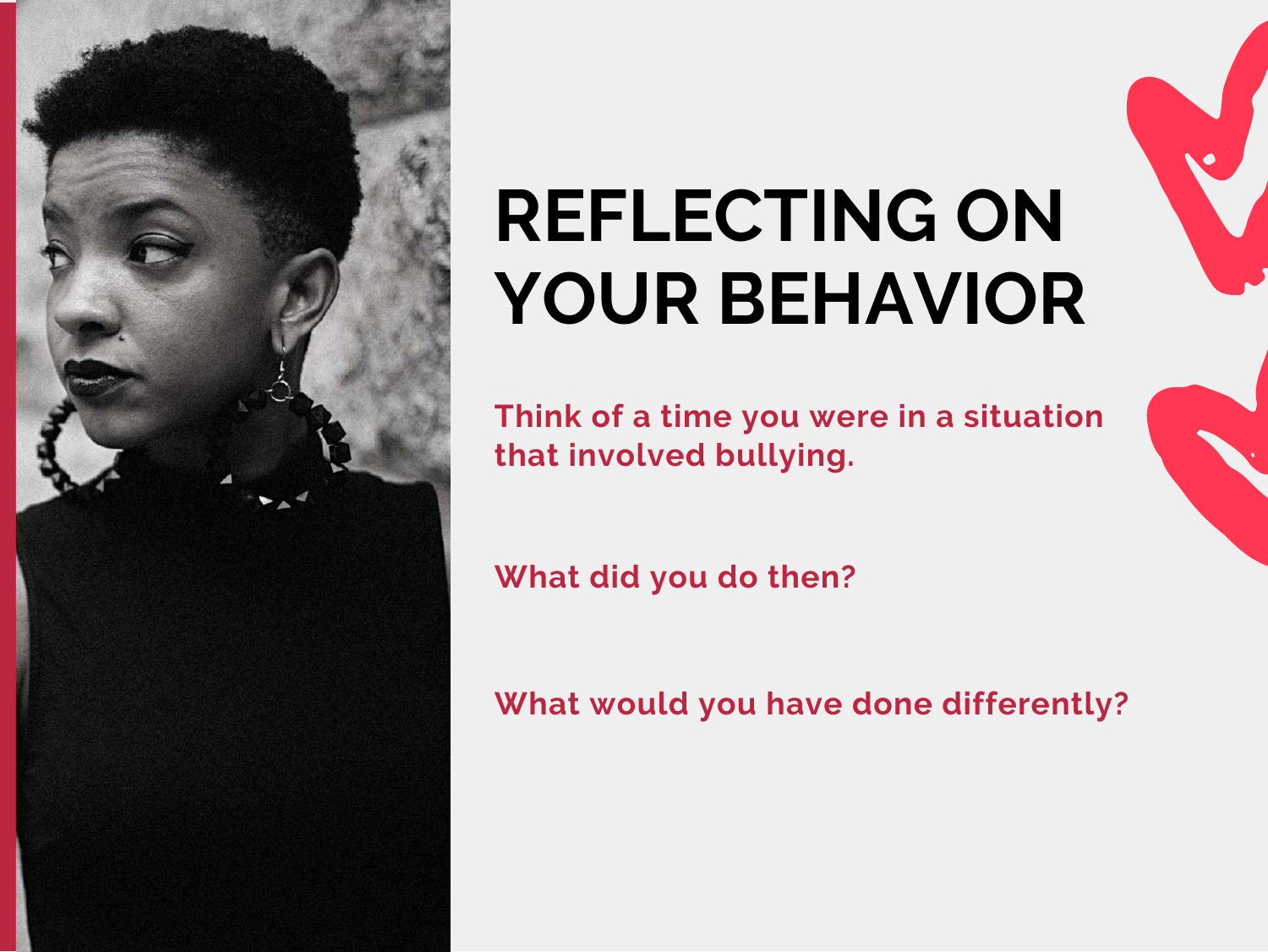# **DEFINING STEREOTYPES**

#### WHAT IT IS & WHAT IT'S NOT

Stereotypes are characteristics imposed upon groups of people because of their race, nationality, and sexual orientation. These characteristics tend to be oversimplifications of the groups involved, and while some people truly do embody the traits of their stereotype, they are not necessarily representative of all people within that group. Stereotypes are not always accurate and even if positive, can be harmful.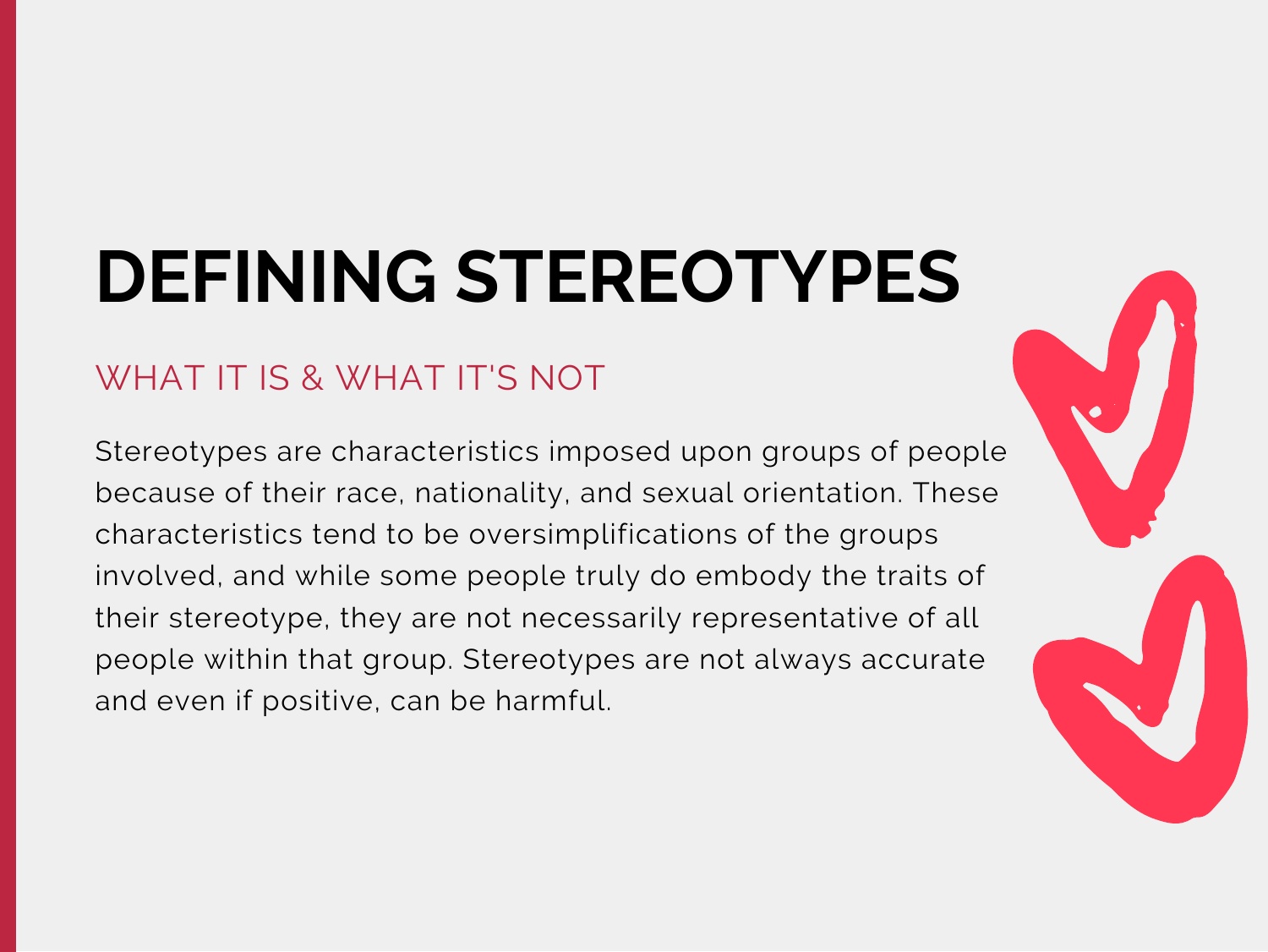#### HUMAN RIGHTS

HUMAN RIGHTS ARE RIGHTS INHERENT TO ALL HUMAN BEINGS, REGARDLESS OF RACE, SEX, NATIONALITY, ETHNICITY, LANGUAGE, RELIGION, OR ANY OTHER STATUS. HUMAN RIGHTS INCLUDE THE RIGHT TO LIFE AND LIBERTY, FREEDOM FROM SLAVERY AND TORTURE, FREEDOM OF OPINION AND EXPRESSION, THE RIGHT TO WORK AND EDUCATION, AND MANY MORE. EVERYONE IS ENTITLED TO THESE RIGHTS, WITHOUT DISCRIMINATION.

United Nations definition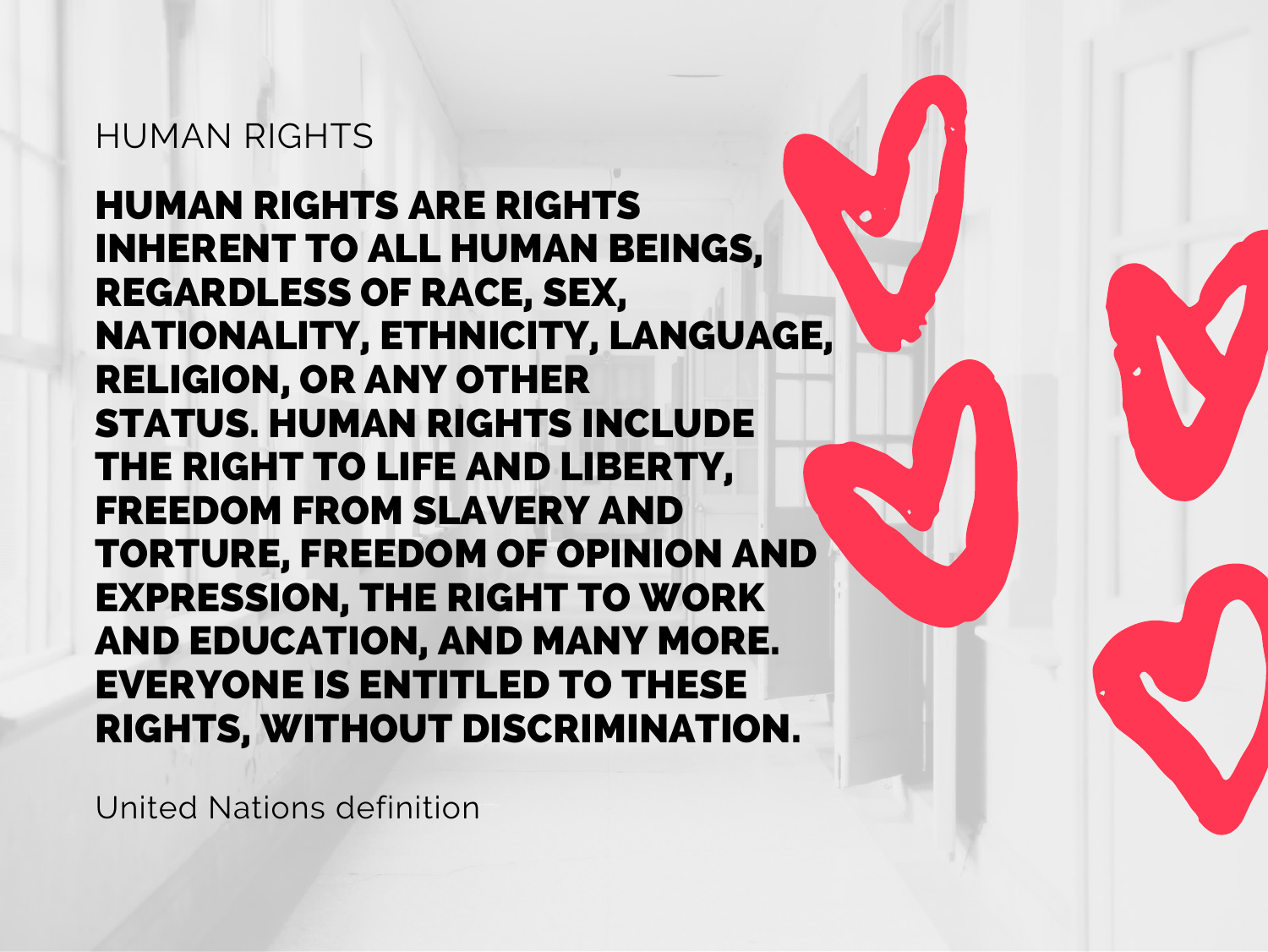### **XENOPHOBIA**



the fear or hatred of that which is perceived to be foreign or strange Xenophobia can involve perceptions of an ingroup toward an outgroup and can manifest itself in suspicion of the activities of others, and a desire to eliminate their presence to secure a presumed purity and may relate to a fear of losing national, ethnic or racial identity. Xenophobia can also be exhibited in the form of an "uncritical exaltation of another culture" in which a culture is ascribed "an unreal, stereotyped and exotic quality". According to UNESCO, the terms xenophobia and racism often overlap, but differ in how the latter encompasses prejudice based on physical characteristics while the former is generally centered on behavior based on the notion of a specified people being adverse to the culture or nation.